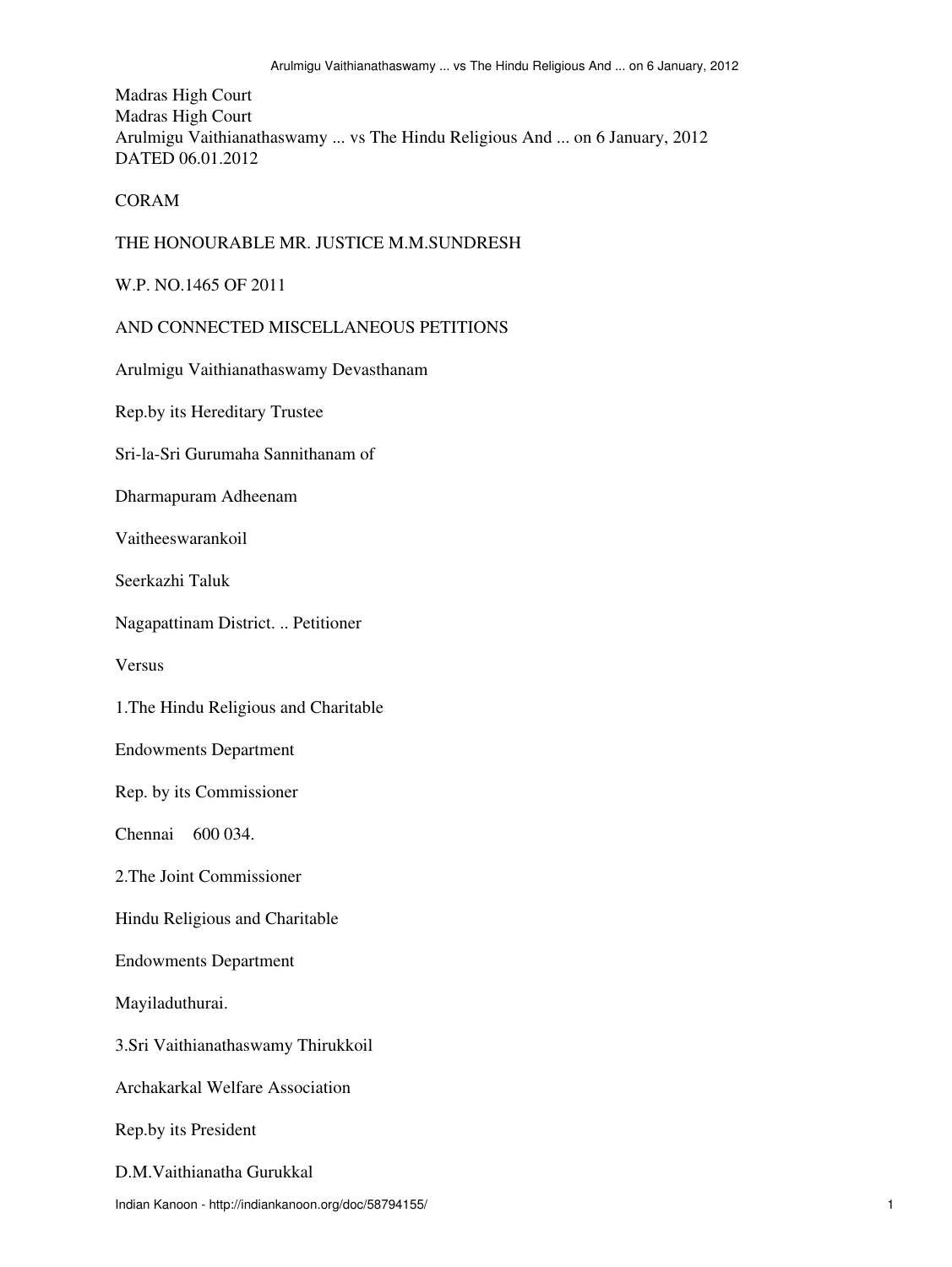Vaitheeswarankoil

Seerkazhi Taluk

Nagapattinam District.

4.Sri Vaithianathaswamy Thirukkoil

Employees Welfare Association

Rep.by its Honorary President

D.M.Vaithianatha Gurukkal

Vaitheeswarankoil

Seerkazhi Taluk

Nagapattinam District. .. Respondents

PRAYER: Writ Petition filed Under Article 226 of the Constitution of India praying to issue a Writ of certiorari, calling for the records of the first respondent in Rc.No.64864/2010/H3 dated 29.11.2010 and of the second respondent in Rc.No.7925/2009/B2 dated 18.01.2011 and quash the same in so far as they are contrary to the provisions of the Tamil Nadu Hindu Religious and Charitable Endowments Act.

For Petitioner : Shri.R.Krishnamoorthy

Senior Counsel

for Shri.S.Sounthar

For Respondents-1 & 2 : Shri.V.S.Sethuraman

Addl. Advocate General

Asst. by Shri.S.Kandasamy

Special Government Pleader (HR&CE)

For Respondent-3 : Shri.S.Doraisamy

For Respondent-4 : Shri.T.L.Ram Mohan

Senior Counsel

for Shri.A.V.Arun

\* \* \* \* \*

O R D E R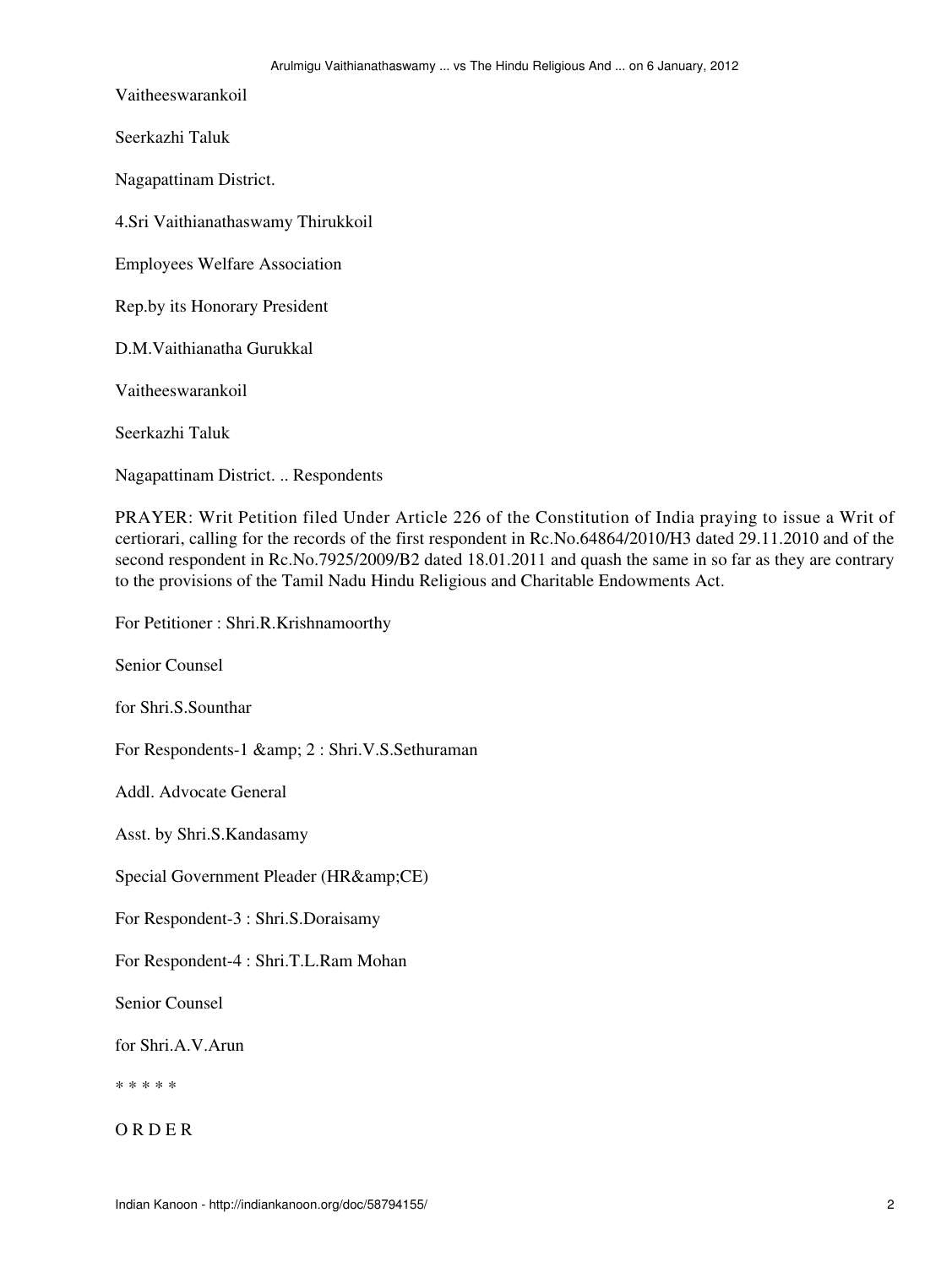This Writ Petition is a third round of litigation between the priests and the employees on the one hand and Arulmigu Shri Vaithianathaswamy Devasthanam represented by its Hereditary Trustee on the other hand over the fixation of just salary payable. It is rather ironic that the priests who take the prayers from the public to the Lord almighty have come before the Court of law with their own prayers, although as party respondents this time.

### Facts in brief:

2.Everything that exists in the world has got a history in it. A Temple with its deities is no exception. Arulmigu Shri Vaithianathaswamy Temple situated at Vaitheeswarankoil is built by the great Chola Kings of ancient times. It has been renovated over the years by the subsequent rulers of the tamil country. The Temple has Lord Shiva as a presiding deity. During the British rule and more particularly in the year 1842 the then Government had handed over the management of the Temple to the Pandarasannadhi of Dharmapuram Adheenam. As they were allowed to continue over the years through the administration of the Temple, the successive Adheenams were recognised as Hereditary Trustees. The Madathiapathy of Dharmapuram Adheenam has been recognised as Hereditary Trustee as per the scheme framed by this Court.

3.When an Executive Officer was appointed by the Hindu Religious and Charitable Endowments Board, the same was put into challenge by the Dharmapuram Adheenam. Ultimately, the issue was concluded by the decision of the Honourable Apex Court in SRI LA SRI SUBRAMANYA DESIGA GNANASAMBANDA PANDARASANNADHI vs. THE STATE OF MADRAS [1966 II MLJ 1]. The Honourable Apex Court while approving the scheme framed was pleased to observe as follows:  $\&$  quot;7....It is brought to our notice that in 1959, the Madras Hindu Religious and Charitable Endowments Act (Act XXII of 1959) was pleased by the Madras legislature. Under Section 45 thereof, the Commissioner is given a plenary power to appoint an Executive Officer to any temple and, therefore, it is argued, this Court shall not interfere with the clause of the scheme providing for the appointment of an Executive Office to the temple in question. The said Act was passed subsequent to the filing of the suit. We are deciding this appeal on the basis of the circumstances prevailing in the year 1951 when the suit was filed. It may be that under the New Act, the Commissioner has higher powers than he had under the 1951 Act and subsequent events may call for the exercise of those powers. Our judgment will not preclude the Commissioner to take any action, under the new Act as the circumstances demand. With these observations we shall proceed to modify the scheme framed by the High Court. & quot; Accordingly, the scheme framed by this Court was modified.

4.The petitioner being the Hereditary Trustee continues to be incharge of the administration. It is not in dispute that Arulmigu Shri Vaithianathaswamy Koil is a " Temple " defined under Section 6(20) of the Tamil Nadu Hindu Religious and Charitable Endowments Act, 1959 (hereinafter referred to as " H.R.& C.E. Act" ). It is also a " religious institution " as defined under Section 6(18) of the H.R.& C.E. Act and therefore all the provisions and rules made under would be applicable to it. It is also not in dispute that the petitioner Temple comes within the purview of Section 46(iii) of the H.R.& C.E. Act. These facts are not in dispute and infact the learned senior counsel appearing for the petitioner also does not dispute the said position.

5.Now the controversy involved in this case is the power of the official respondents over the fixation of salary payable to the employees of the Temple. The Government of Tamil Nadu passed an order in G.O.Ms.No.257, Tamil Development Culture and Religious Department, dated 10.06.1998 fixing the scale of pay payable to the employees of various temples. By the said Government Order, the earlier fixation made was reviewed in pursuant to the recommendations of the four member committee submitted by way of its report. Seeking to implement the said Government Order, a Writ Petition was filed by 41 priests in W.P.No.21916 of 2009. This Court by an order dated 27.10.2009 directed the respondent No.1 to consider the claim of the petitioners therein to pay the salary as per the Government Order passed in G.O.Ms.No.257, Tamil Development Culture and Religious Department, dated 10.06.1998. Challenging the said order of the learned single Judge, an appeal was preferred by the petitioner herein in W.A.No.1862 of 2009. By the order dated 15.03.2010, the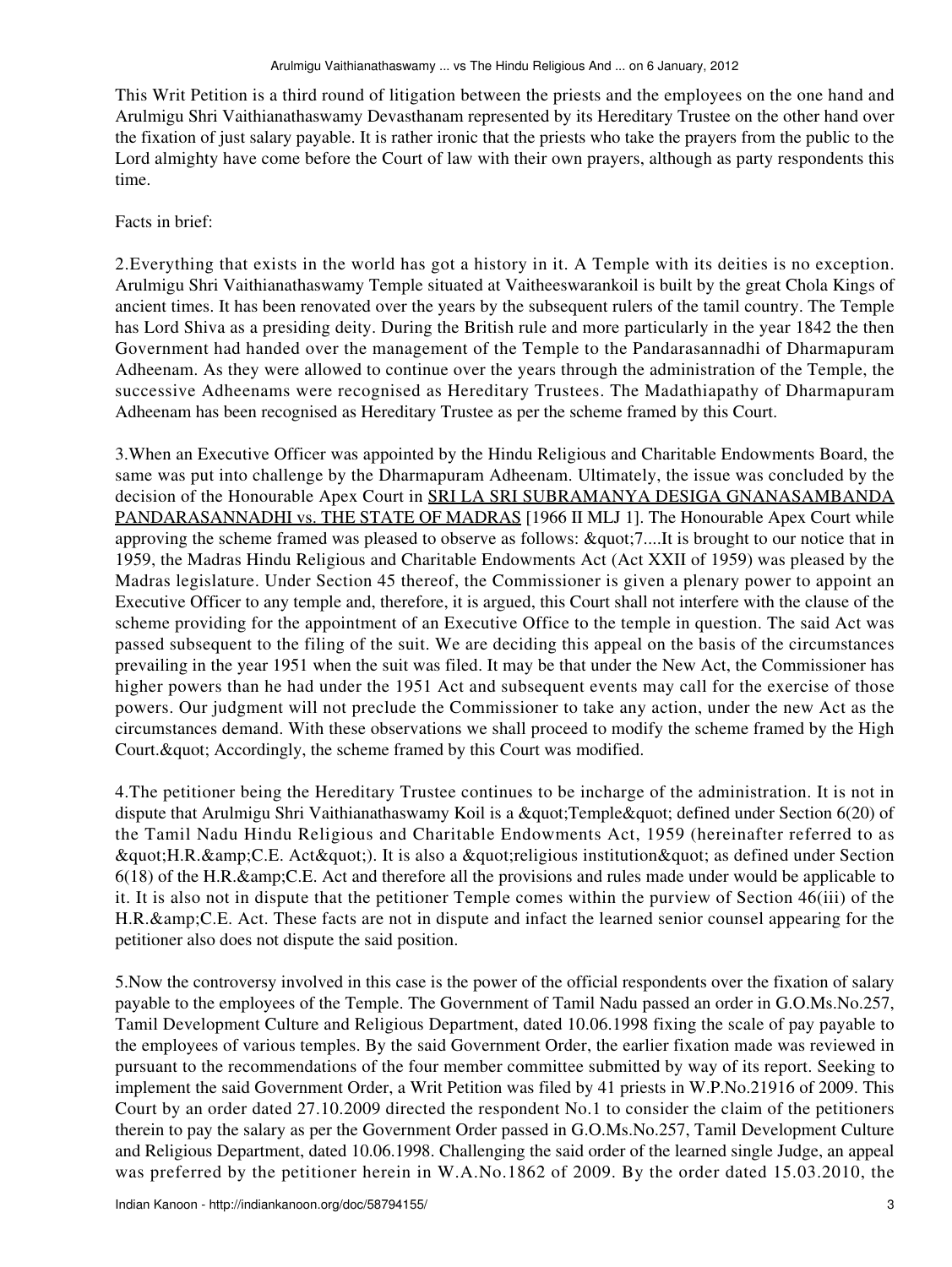Honourable Division Bench has held as follows:  $\&$  quot; 4.In these circumstances, without going into the merits, the writ appeal is allowed and the order of the learned single Judge is set aside. The writ petition shall be placed before the learned single Judge for deciding the matter after hearing the third respondent/appellant. The fact that notice was issued by the first respondent Commissioner, HR&CE to the appellant/third respondent before passing the order, dated 16.02.2010 does not weigh with us since the appellant had clearly sated that this appeal is pending consideration and, therefore, they did not make any submission before the Commissioner and in fact according to the appellant, this Temple is governed by the scheme. We are not to be understood as giving a finding on merits. As stated above, the only reason as to why the order of the learned single Judge is set aside is because the appellant/third respondent had no opportunity to make their submissions and had not been heard. Consequently, the connected miscellaneous petition is closed. There will be no order as to costs. & quot;

6.Another Writ Petition was filed by the very same petitioners in the earlier Writ Petition, seeking a direction to the first respondent to pay the salary as per the Government Order passed in G.O.Ms.No.257, Tamil Development Culture and Religious Department, dated 10.06.1998. This Court after hearing the petitioner herein has passed an order in W.P.No.21916 of 2009 dated 30.09.2010 directing the first respondent to look into the matter after hearing both the petitioner and the private respondents herein. Thereafter by the impugned proceedings dated 29.11.2010 the first respondent was pleased to hold that the Government Orders are applicable to the case of the petitioner and therefore the petitioner will have to send the revised scale of pay of the employees to the approval of the respondent No.2. A further direction was given to fix the salary to make an application for filling up the unfilled posts and also send a separate list of those employees who did not find a place in the salary list by fixing their salary. In pursuant to the same, the second respondent sent a communication dated 18.01.2011 asking the petitioner to comply with the same. Thereafter, the petitioner has come forward to file this Writ Petition to challenge the impugned proceedings of the first respondent dated 29.11.2010 and the consequential order of the second respondent dated 18.01.2011.

### Submissions of the petitioner:

7.Shri.R.Krishnamoorthy, learned senior counsel appearing for the petitioner made a primary submission that the respondents 1 and 2 do not have the power or authority to fix the salary payable to the employees of the petitioner. Reliance has been made by the learned senior counsel on Section 55 of the H.R.&C.E. Act read with Rule 14 of the Tamil Nadu Hindu Religious Institutions (Officers and Servants) Service Rules, 1964. The learned senior counsel further submitted that the Government Orders relied upon by the respondents 1 and 2 are contrary to the provisions of the H.R.&C.E. Act particularly Section 55 read with Rule 14 of the Tamil Nadu Hindu Religious Institutions (Officers and Servants) Service Rules, 1964. As the respondents do not have the power to fix the salary, the order impugned will have to be set aside as the one without jurisdiction and authority. The petitioner is a senior grade institution and therefore the ratio applied to the non-senior grade institution shall not be made applicable to it. The fact that the priests are receiving a portion of the contribution made by the general public has not been taken into account, and the respondent No.1 has taken into account the gold donated over the years for the purpose of income of a particular year which is impermissible in law. The expenditure to be made by the petitioner has not been taken into account. It is not as if the petitioner is against fixing the new scale of pay to its employees. As stated in the reply supplemental affidavit, the petitioner is ready and willing to pay the scale of pay for the Archakars and employees by taking into consideration of the probable income they would earn by way of " Thattu Kasu & quot;, Kattalai, Archanai and Abhishakam etc. For that purpose this Court has to appoint a retired Judge of the Honourable Supreme Court or this Court whose decision the petitioner would accept and implement. The learned senior counsel also submitted that there is no necessity to challenge the Government Orders relied upon by the first respondent, as they would not take away the power conferred on the petitioner. In support of the above said submissions, the learned senior counsel has made reliance upon the following decisions: "T.KUMARESAN vs. THE COMMISSIONER, HINDU RELIGIOUS & ENDOWMENT DEPARTMENT, NUNGAMBAKKAM HIGH ROAD, CHENNAI 34 AND ANOTHER [2000 (I) CTC 78]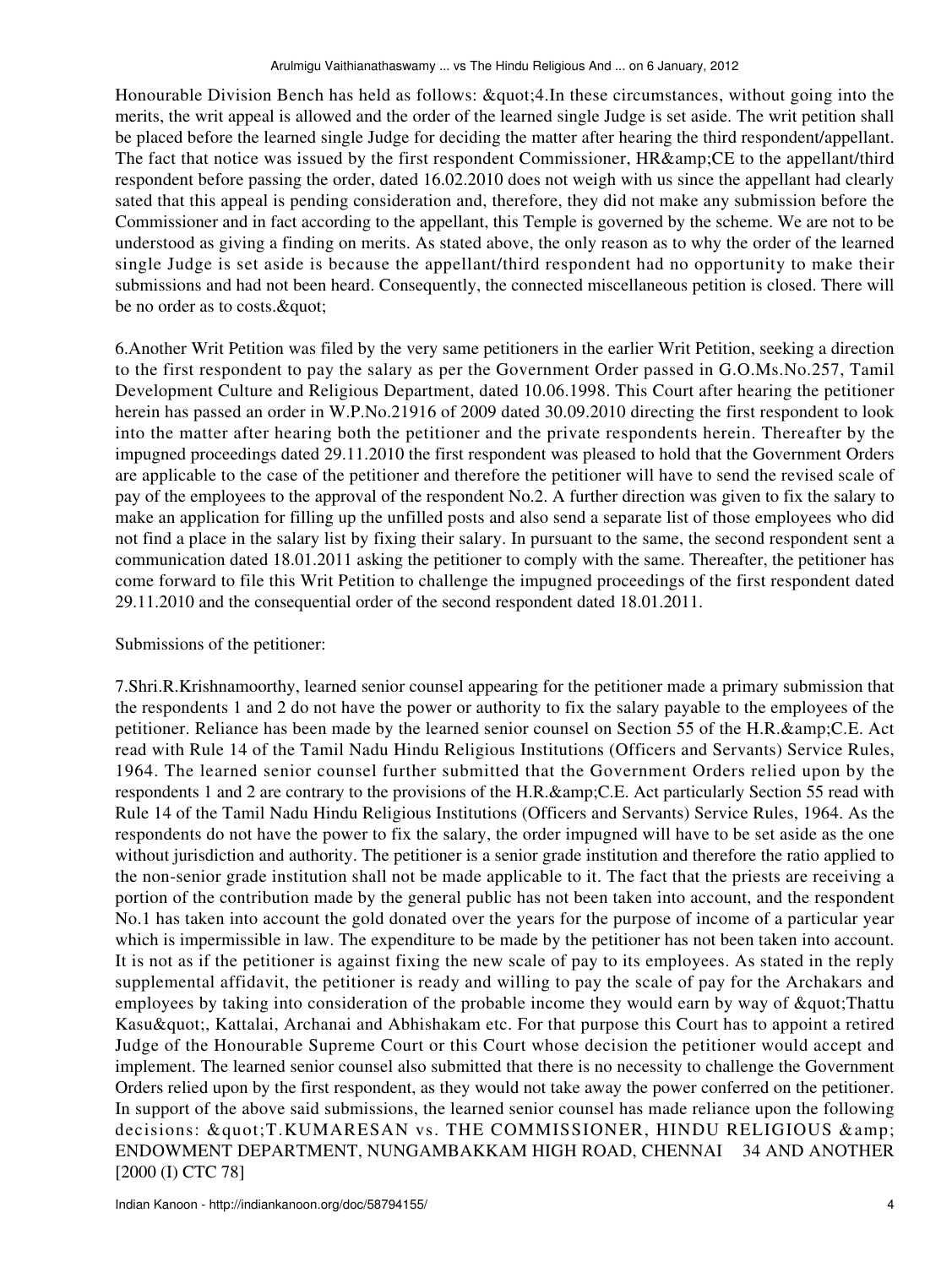### T.N.HOUSING BOARD vs. N.BALASUBRAMANIUN AND OTHERS [(2004) 6 SCC 85]

# ANDHRA PRADESH PUBLIC SERVICE COMMISSION vs. BALOJI BADHAVATH AND OTHERS [(2009) 5 SCC 1]

# ASSISTANT COMMISSIONER/EXECUTIVE OFFICER, ARULMIGU VANA BADRAKALIAMMAN TEMPLE, THEKKAMPATTAI, METTUPALAYAM TALUK, COIMBATORE DISTRICT  $[2000-2-L.W.250]$ "

Submissions of the respondent Ns.1 & 2:

8.Shri.V.S.Sethuraman, learned Additional Advocate General assisted by the learned Special Government Pleader (H.R.&C.E.) Shri.S.Kandasamy submitted that admittedly the petitioner is an Hereditary Trustee and the petitioner Temple comes under the purview of Sections  $6(20)$  and  $6(18)$  of the H.R.&C.E. Act. Therefore, the petitioner Temple is amenable to the directions that can be issued under Section 27 of the H.R.& C.E. Act. The Government Orders are issued in exercise of the power under Section 116(2) of the H.R. & amp; C.E. Act. Sections 45 and 58 of the H.R. & amp; C.E. Act are not applicable only to the " Maths " and not to the public temples like that of the petitioner. The first respondent has taken into consideration of the relevant materials while passing the order impugned. In support of the said contention, reliance has been made on the Government Orders passed apart from a decision of this Court rendered in W.P.(Md) No.5186 of 2005 dated 24.11.2011.

Submissions of the respondent No.3:

9.Shri.S.Doraisamy, learned counsel appearing for the third respondent submitted that what has been paid to the employees is a pittance and even the top most priest is receiving less than Rs.10,000/- even as per the Government Order. All the employees are receiving less than Rs.3,000/- at present. From the list produced, the learned counsel submitted that some of the employees are receiving less than Rs.1,000/-. The learned counsel based upon the statement filed submitted that Archakars are performing a divine duty and they cannot be allowed to live in poverty and penury. They are entitled to live with dignity and therefore, the Writ Petition will have to be dismissed.

Submissions of the respondent No.4:

10.Shri.T.L.Ram Mohan, learned senior counsel appearing for the fourth respondent submitted that the Government Orders are persuasive in nature. The basis of the payment has been fixed under the Government Orders and the arguments of the petitioner would not stand to scrutiny in pursuant to the notification issued by the Government by the introduction of Rule 5-A of the Tamil Nadu Hindu Religious Institutions (Officers and Servants) Service Rules, 1964 which stipulates a schedule of establishment for every religious institution. The said rule which has been introduced in exercise of the power under Section 116 (2) of the H.R. $\&;C.E.$ Act. Section 86 of the Act provides power to the respondents to approve the budget. Therefore, the combined reading of the provisions of the Act together with rules would clearly demonstrate the power available with the respondents by way of guidelines. The learned senior counsel also submitted that the amount payable to the Archakars and the employees is less than the minimum wages payable. When that is the position a duty is imposed upon the respondents to pay the minimum wages. In support of the said contentions, the learned senior counsel has made reliance upon the following judgment: "SOUTHERN INDIA MILLS' ASSOCIATION vs. STATE OF TAMIL NADU [(2010) 1 MLJ 1115] "

Analysis:

11.This Court while dealing with the interlocutory application has passed an order in M.P.Nos.2, 3, 4 and 6 of 2011 dated 26.04.2011 and 29.04.2011 which is extracted hereunder: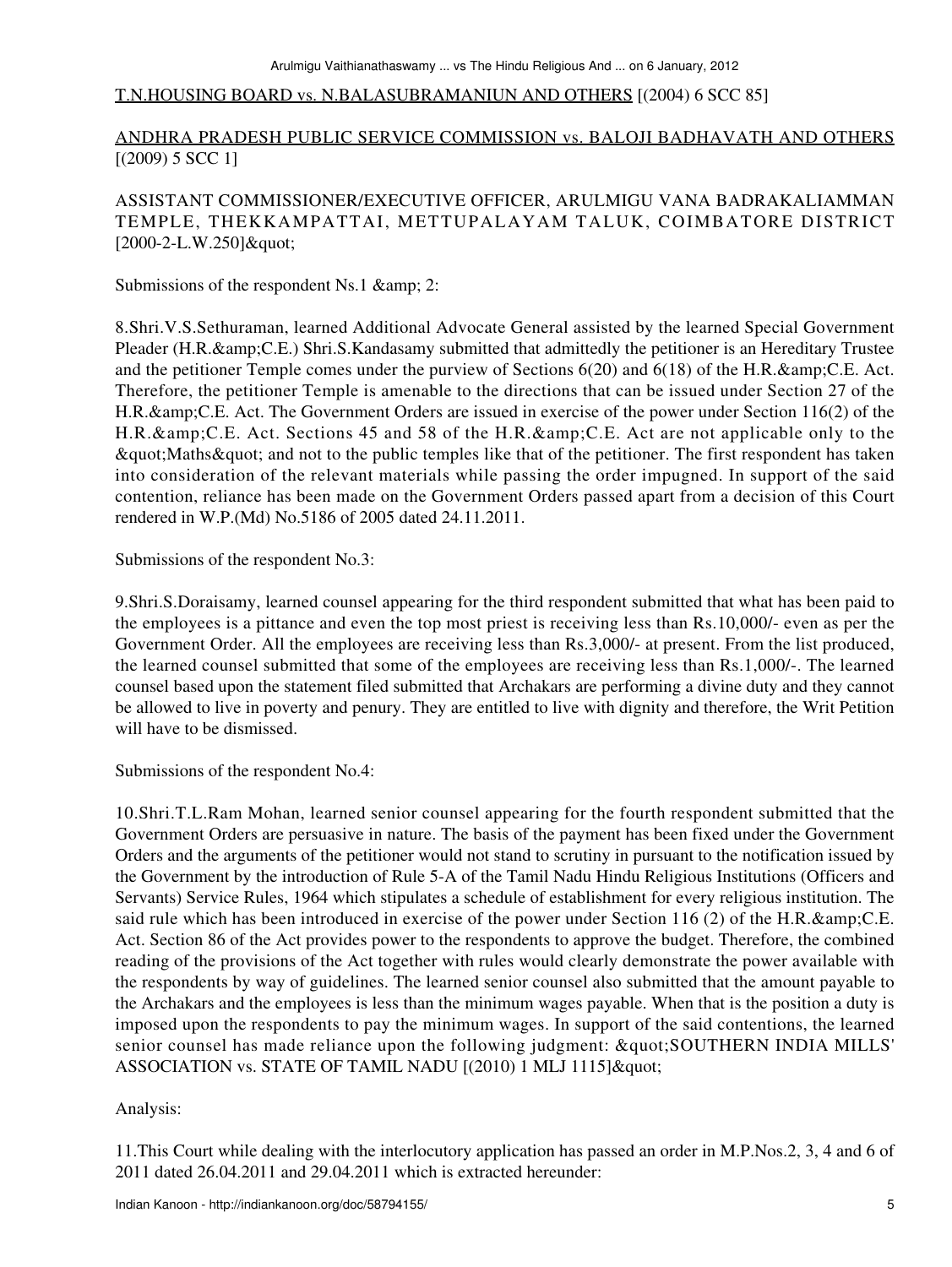"After hearing the arguments advanced by Mr.K.Doraisami, learned Senior Counsel appearing for the petitioner, Mr.K.Ramasamy, learned Additional Advocate General, assisted by Mr.T.Chandrasekaran, learned Special Government Pleader appearing for respondents 1 and 2 and Mr.S.Doraisamy, learned counsel for the third respondent and on perusal of the various documents filed, I am of the view that an interim arrangement must be made for the purpose of payment of salaries to Gurukals for the period from January, 2011 till final orders are passed in the writ petition.

2. Even though it is stated that there are 136 employees, it is admitted that the number of Gurukals, who are working in the said temple, viz., Arulmighu Vaithianathaswamy Devasthanam, is sixteen as per the schedule. It is seen that the said Gurukals have been paid Rs.645/- per month. On a direction from this Court, the petitioner/Trust has filed necessary documents accepting to increase the said salary payable as an interim measure from Rs.645/- to Rs.2,200/- per month. It is also stated that in addition to the above said amounts, each of the Gurukals are entitled to the following benefits: (i)Rs.1/- in respect of each of Ashtothara Archana ticket stated to have been sold to the tune of Rs.4,16,214/- in the Fasli year 1419;

(ii)Rs.5/- in respect of each of Sahasranama Thirisathi Archana Ticket stated to have been sold to the tune of Rs.5,000/- in the Fasli year 1419;

(iii)Rs.50/- in respect of 100 tickets of the Shanmuga Archana stated to have been sold to the tune of Rs.5,000/- in the Fasli year 1419; and

(iv)In respect of each Abhishekam the Gurukal will receive the amount directly from the devotees, however in respect of each Abhishekam, an amount of Rs.11/- shall be paid to the petitioner/Devasthanam and for the Fasli year 1419, they have performed 5364 Abhishekams costing around Rs.25/- per Abhishekam, amounting in all to Rs.1,34,100/-.

3. The Hindu Religious and Charitable Endowments Department would submit that the Gurukals are also entitled to salary on a par with other staff and it is stated that each of the Gurukal is entitled to Rs.6,621/- as salary per month and it is also stated by Mr.T.Chandrasekaran, learned Special Government Pleader that the same is being paid in respect of other temples.

4. On a perusal of the entire records, it is clear that the payment of salary to the Gurukals depends upon the income which is received by the temple. As per G.O.Ms.No.257, Tamil Development-Culture and Endowments Department, dated 10.6.1998, 30% of the income received by the temple can be spent towards salary. However, these are matters which are ultimately to be decided in the writ petition. However, I am of the view that a competent person should be appointed to go into all these aspects and file a detailed report so as to arrive at a just conclusion.

5. Considering the above said facts and circumstances of the case, as an interim measure, I direct the petitioner/Trust to pay to each of the Gurukals as per the schedule an amount of Rs.3,500/- per month, which shall be payable from 1.1.2011 till the disposal of the writ petition. This amount shall be in addition to the amounts stated supra, viz., (i)Rs.1/- in respect of each of Ashtothara Archana ticket stated to have been sold to the tune of Rs.4,16,214/- in the Fasli year 1419;

(ii)Rs.5/- in respect of each of Sahasranama Thirisathi Archana Ticket stated to have been sold to the tune of Rs.5,000/- in the Fasli year 1419;

(iii)Rs.50/- in respect of 100 tickets of the Shanmuga Archana stated to have been sold to the tune of Rs.5,000/- in the Fasli year 1419; and

(iv)in respect of each Abhishekam the Gurukal will receive the amount directly from the devotees, however in respect of each Abhishekam, an amount of Rs.11/- shall be paid to the petitioner/Devasthanam and for the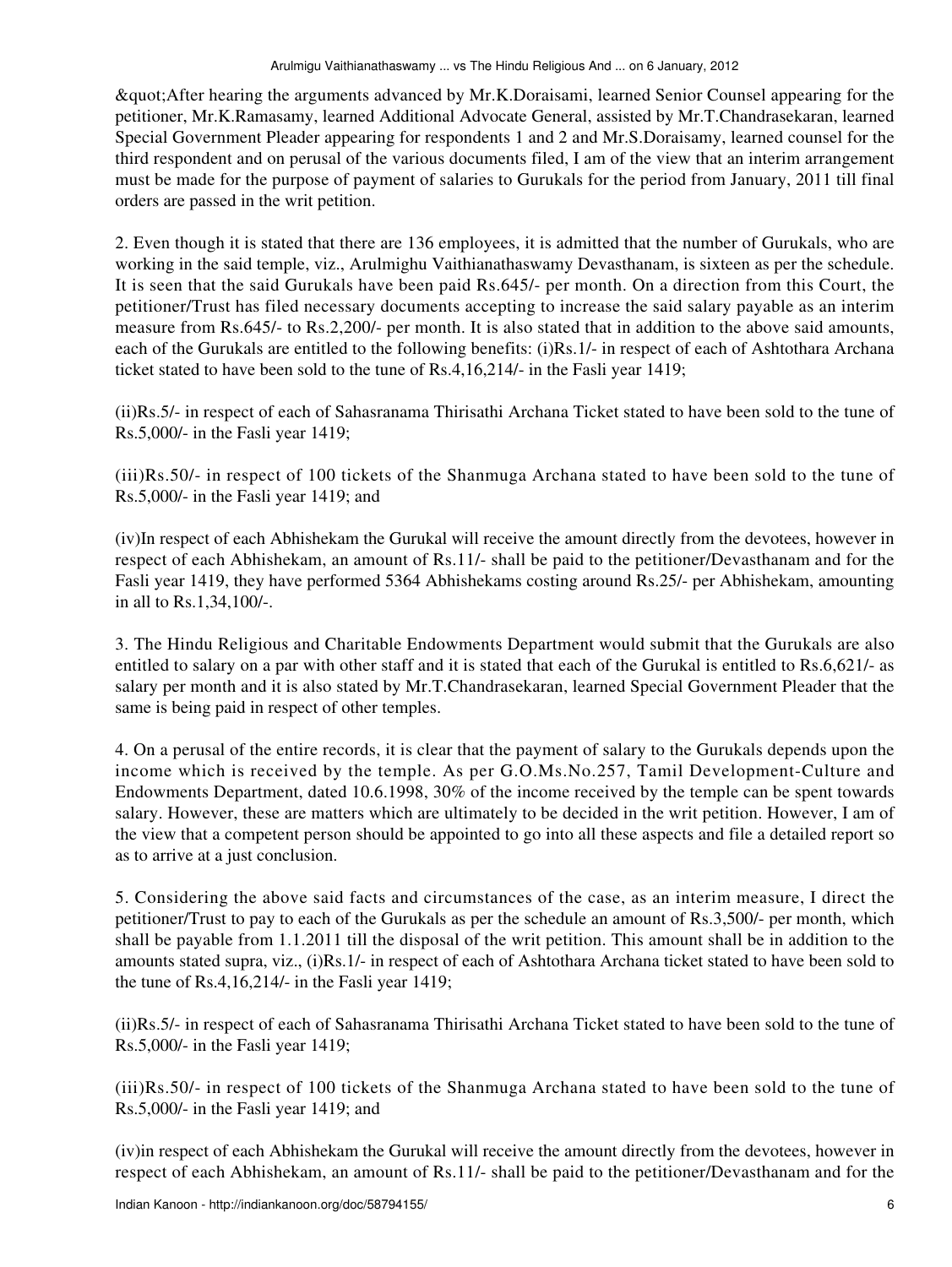Fasli year 1419, they have performed 5364 Abhishekams costing around Rs.25/- per Abhishekam, amounting in all to Rs.1,34,100/-. The said arrangement is made without prejudice to the contentions of the parties and subject to the result of the writ petition and purely as a temporary measure and the petitioner/Trust shall pay the above said amount and arrears from 1.1.2011 till date within four weeks from the date of receipt of a copy of this order.

6. Considering the importance of the issue involved, viz., the salary to be paid not only to the Gurukals, but also to the employees, based on the nature of the temple and income, etc. as per the G.O.Ms.No.257, Tamil Development-Culture and Endowments Department, dated 10.6.1998, I appoint Hon'ble Mr.Justice N.V.Balasubramanian (Retired Judge) as a Commissioner to go into the entire issue relating to the salaries to be paid to the employees, including the Gurukals, based on the above said government order and the Commissioner shall file a report by 4.7.2011. The Commissioner appointed shall be assisted by the officials of the Hindu Religious and Charitable Endowments Department. A remuneration of Rs.50,000/- per month shall be paid to the Commissioner, apart from the incidental expenses, by the petitioner. It is made clear that the Gurukals shall perform their functions to the satisfaction of the devotees as well as the petitioner/Trust, without causing any hindrance. It is needless to state that all other objections are left open to be decided in the writ petition.

Post the writ petition on 4.7.2011."

"This writ petition is listed today under the caption 'for being mentioned' at the instance of the learned senior counsel for the petitioner to modify the order dated 26.04.2011 passed by this Court in the above writ petition thereby extend the benefits conferred under the said order to Gurukals to the other staff working in the temple.

2.Heard the counsel on either side. The learned senior counsel appearing for the petitioner fairly submitted that, as submitted by the petitioners by way of suggestion, after the order dated 26.04.2011 passed by this Court, even in respect of other staff, enhanced amount will be paid as per the statement made earlier by the petitioner.

3.In the light of the submission made by the learned senior counsel for the petitioners, it is made clear that the benefit conferred under the order dated 26.04.2011 shall also be extended to other staff only to the extent it is accepted by the petitioners in the proposal working in the temple and this order is passed as an interim measure and without prejudice to the contentions to be raised by both sides in the main writ petition.

4. Post the writ petition after vacation. & quot;

12.In pursuant to the orders of this Court, a retired Judge of this Court was appointed to go into the issue and he inturn submitted a report as the learned Commissioner, dated 27.09.2011. The learned Judge heard all the parties and made several suggestions. The learned Judge has also held that there is no dispute about the figures arrived at. Before the learned Judge it was contended by the petitioner that the income has to be arrived at after deducting the expenses. A further contention has been raised that the sale proceeds of gold and land are capital receipts. A factual finding has been given by the learned Judge that there is no evidence to establish the allegation that the members are receiving any plate collection, although it is not possible to take such a view that no amount is collected towards plate collection. There is nothing on record to show the raising of any objections of the parties over the report of the learned Commissioner.

13.Rule 5-A of the Tamil Nadu Hindu Religious Institutions (Officers and Servants) Service Rules, 1964 has come into effect from 28.06.2010. For the better appreciation of all the issues involved it is necessary to extract the said provision: "5-A.SCHEDULE OF ESTABLISHMENT FOR EVERY RELIGIOUS INSTITUTION.- (1) Every religious institution shall have a schedule of Establishment duly prepared by the Executive authority of such institution and approved by the Commissioner. The Schedule of establishment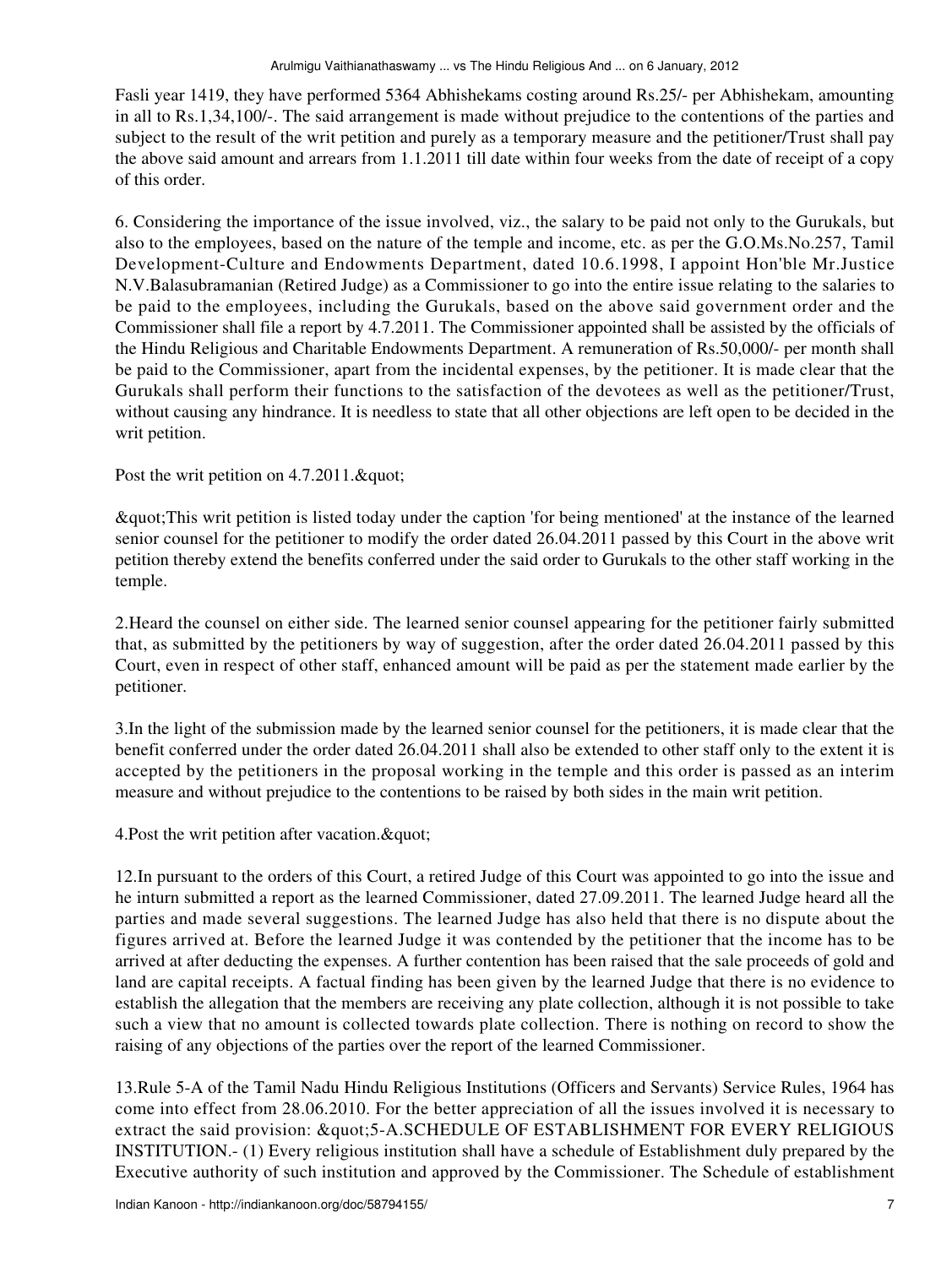shall contain the details of permanent and temporary posts, both outdoor and indoor, in all categories, with details of sanction order issued by the Commissioner and the grades of pay and other allowances admissible to such posts. The Executive Authority shall not alter the schedule without the previous permission of the Commissioner; (2) Every religious institution shall limit the expenditure on salaries and establishment within the percentage norms as may be fixed by the Government from time to time.

(3) No new posts, permanent and temporary shall be created or filled up in any religious institution without the sanction of the Commissioner. If any such post or posts are created without the sanction of the Commissioner, the expenditure on account of such post shall be deemed to be unauthorised one and liable for surcharge proceedings under the provisions of the Act. (4) Every post in a religious institution shall be sanctioned taking into account the income of the religious institution. The expenditure on salaries and establishment shall be met from the income of the religious institution. & quot;

14.A perusal of the above said provision would make it clear that it mandates upon every religious institution to have a schedule of establishment. While it is a duty of the petitioner to prepare such a schedule of establishment, the same has to be approved by the first respondent. The schedule also includes permanent and temporary posts along with the grounds of pay and other allowances admissible to such posts. It is important to note that Rule 5-A of the Tamil Nadu Hindu Religious Institutions (Officers and Servants) Service Rules, 1964 places fetters on the power of the petitioner to the effect that it is not open to it to alter the schedule without the prior permission of the learned Commissioner. Therefore, Rule 5-A of the Tamil Nadu Hindu Religious Institutions (Officers and Servants) Service Rules, 1964 clearly provides for such a power. When the petitioner cannot alter the schedule without the prior permission of the first respondent and the schedule requires approval, it cannot be said that there is no power available with it. This position is made clear by looking into sub-clause 2 of Rule 5-A of the Tamil Nadu Hindu Religious Institutions (Officers and Servants) Service Rules, 1964. Sub-clause 2 places further embargo on the petitioner regarding the limit of the expenditure on salaries and establishment within the prescribed percentage norms. Now this provision makes it clear that norms can be fixed by the Government in so far as the limit of expenditure of salaries and establishment are concerned. This is what that has been exactly done by the Government in the various Government Orders.

15.It is no doubt true that the Government Order passed earlier in G.O.Ms.No.257, Tamil Development Culture and Religious Department dated 10.06.1998 is prior to the amendment. However, we are not concerned with the Government Order as such but with the power of the first respondent in imposing the percentage norms. The earlier Government Order has not been put into challenge and the impugned order has not been passed merely based upon the said order but on the subsequent orders which are also not challenged before this Court. Therefore, this Court is of the view that it is very well open to the Government which unfortunately is not a party before this Court, to fix the norms regarding the expenditure of salary and establishment. When the Government can limit the expenditure such a power would also include the guidelines for fixing the salary.

16. Section 116(2) of the H.R. & amp; C.E. Act confers a wide range of powers to the Government. The power of the Government under the said Section to make rules is rather exhaustive. The following clauses of the said provision are extracted hereunder: "116(2)................

(vii)the budgets, reports, accounts, returns or other information to be submitted by trustees;

(x)the proper collection of the income of, and the incurring of expenditure by, religious institutions;

(xi)the custody of the moneys of religious institutions, their deposit in, and withdrawal from banks, and the investment of such moneys;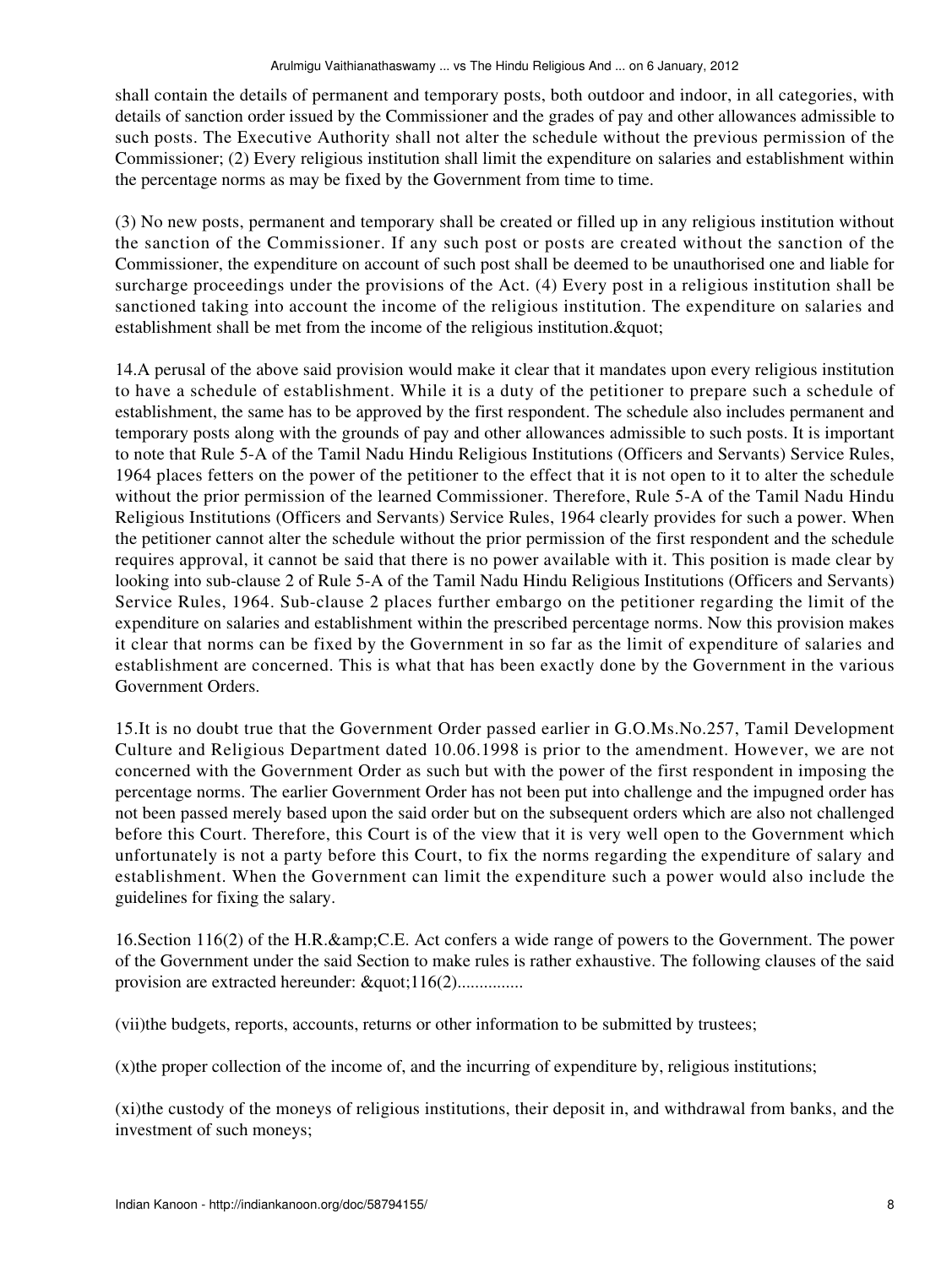(xii)the custody of jewels and other valuables and documents of religious institutions and the conditions and restrictions subject to which the jewels and other valuables of religious institutions may be disposed of;

(xii-a)the manner in which, the persons (including the State Trading Corporation) to whom, the conditions and restrictions subject to which, movable properties of any religious institution including human hairs and other articles received as offerings in the religious institutions, shall be sold or otherwise disposed of;

(xiv)the manner in which the accounts of religious institutions shall be audited and published, the time and place of audit and the form and contents of the auditor's report;

(xv)the method of calculating the income of a religious institution for the purpose of levying contribution and the rate at which it shall be levied;

(xxv)the grant of pensions or gratuities to officers and servants of the Board who retired before the 30th September 1951;

(xxvi)the grant of gratuities to the heirs of deceased officers and servants of the Board including those who had retired before the 30th September 1951; & quot;

Therefore, a perusal of the above said Section together with the amendment made by way of introduction of Rule 5-A of the Tamil Nadu Hindu Religious Institutions (Officers and Servants) Service Rules, 1964 clearly exemplifies the power available with the Government.

17. Chapter VIII of the H.R. & amp; C.E. Act deals with Budgets, Accounts and Audit. Section 86 of the H.R. & amp; C.E. Act deals with the power of the respondents 1 and 2 to deal with the budgets. The expenditure of the petitioner will have to be ratified by the respondents 1 and 2 if it is beneficial or necessary to the institution. The question of necessity will have to be seen as a whole by taking into consideration the employees as well. This is for the reason that the performance of the employees would enhance the reputation of the petitioner. It is the duty of the petitioner to maintain the reputation of the Temple which can be done only through its employees. Chapter IX of the H.R.& C.E. Act deals with Finance. Under Section 92 a religious institution has to pay an annual contribution to the Government. The said account will have to be made in proportion to the income. Therefore what is the actual income of a particular religious institution will have to be determined by the respondents 1 and 2 alone.

18. Section 55 of the H.R. & amp; C.E. Act deals only with the appointment of office-holders and servants in religious institutions. This Court is not concerned with the appointments as such. Section 58 of the H.R. & amp; C.E. Act deals with the fixation of standard scales of expenditure and the same is extracted hereunder.

"58.Fixing of standard scales of expenditure.- (1) The trustee of a religious institution shall submit to the Assistant Commissioner if the institution is not included in the list published under section 46 and to the Commissioner if the institution is so included, within three months from the date of the commencement of this Act, or the date of the inclusion of the institution in the list aforesaid or within such further time as may be allowed by the Assistant Commissioner or the Commissioner, as the case may be, proposals for fixing the dhittam or scale of expenditure in the institution, and the amounts which should be allotted to the various objects connected with such institution or the proportion in which the income or other property of the institution may be applied to such objects :

Provided that this sub-section shall not apply to any institution in respect of which proposals have been submitted to the Assistant Commissioner or the Commissioner, as the case may be, before the date of the commencement of this Act.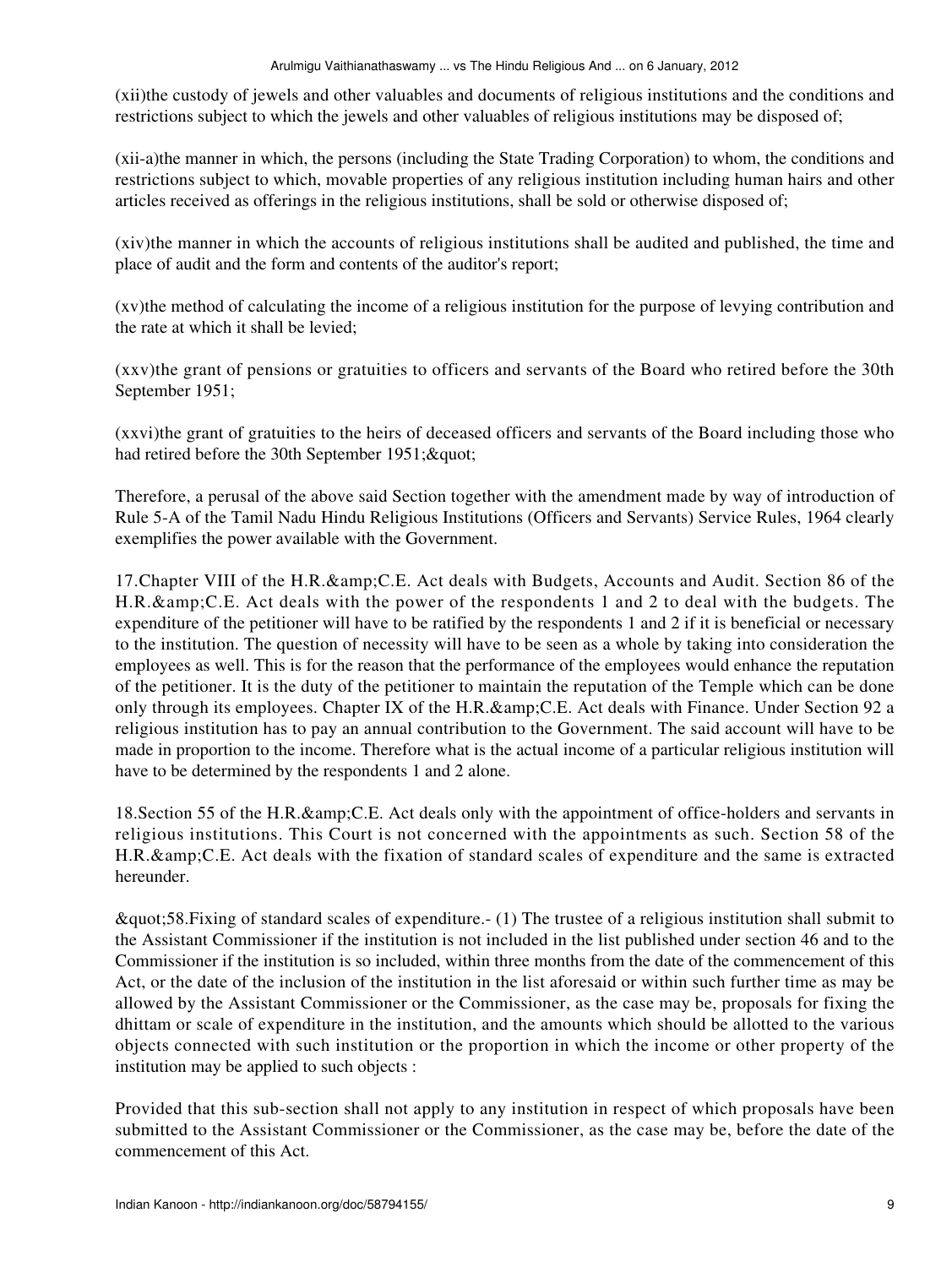(2) The trustee shall publish such proposals as the premises of the institution and in such other manner as may be required by the Assistant Commissioner or the Commissioner, as the case may be, together with a notice stating that, within one month from the date of such publication, any person having interest may submit objections or suggestions to the Assistant Commissioner or the Commissioner.

(3) After the expiry of the said period, the Assistant Commissioner or the Commissioner shall, after considering any objections and suggestions received, pass such order as he may think fit on such proposals, having regard to the established usage of the institution and its financial position, and a copy of the order shall be communicated to the trustee.

The order of the Assistant Commissioner or the Commissioner shall be published in the prescribed manner.

(4) Against an order passed by the Assistant Commissioner under sub-section (3), the trustee or any person having interest may, within one month from the date of the receipt of the order by the trustee, appeal to the Joint or Deputy Commissioner and if the trustee or such person is aggrieved by the order of the Deputy Commissioner, he may, within one month from the date of the receipt of such order, appeal to the Commissioner.

(5) The trustee shall scrutinize the particulars of dhittam or scale of expenditure every three years and submit to the Assistant Commissioner or the Commissioner, as the case may be, proposals for altering the dhittam or scale of expenditure and the provisions of sub-sections (2), (3) and (4) shall apply in relation to the alteration of such dhittam or scale of expenditure as they apply, in relation to the fixing of dhittam or scale of expenditure :

Provided that the Assistant Commissioner or the Commissioner may, at any time on its own motion for reasons to be recorded in writing, direct the trustee to alter the dhittam or scale of expenditure and the procedure for such alteration shall be the same as laid down in this section.  $\&$  quot;

19.A perusal of the above said Section would show that it is mandatory on the part of the petitioner to submit a proposal for fixing a standard scale of expenditure. It also provides for giving objections to the respondents 1 and 2. Thereafter, the power lies on the respondents 1 and 2 to pass appropriate orders. Therefore under the above said provisions, the respondents 1 and 2 have the power to pass appropriate orders over the expenditure. Similarly, the submission of Budgets, Deposits, Accounts, Returns or other Information Rules which has been introduced in exercise of the power under Section 116 sub-clause 2 of the H.R.&C.E. Act stipulates that the respondents 1 and 2 have got the power to modify the budget submitted.

20.A perusal of the order impugned would show that the petitioner was asked to send a revised proposal. The said order has been passed by categorizing the petitioner as a non-senior grade temple in accordance with the Government Orders. The Government Orders passed by the Government are only guidelines for fixing the outer limit of the salary payable by a religious institution coming under the purview of the Act. To that extent it cannot be said that they are without power or authority. As discussed above Rule 5-A of the Tamil Nadu Hindu Religious Institutions (Officers and Servants) Service Rules, 1964 provides for such a power. The question as to whether the petitioner Temple can be classified as a senior grade Temple or a non senior grade Temple is one of fact and as it is seen from the counter affidavit, if the case of the petitioner is accepted then more salary has to be paid. However, this Court is not willing to go into the said issue as it is for the second respondent to go into, when the petitioner submits its proposal. The said proposal will have to be made and decided in the light of the observation of this Court and in the light of the factual findings given by the learned Commissioner.

Element of Fairness: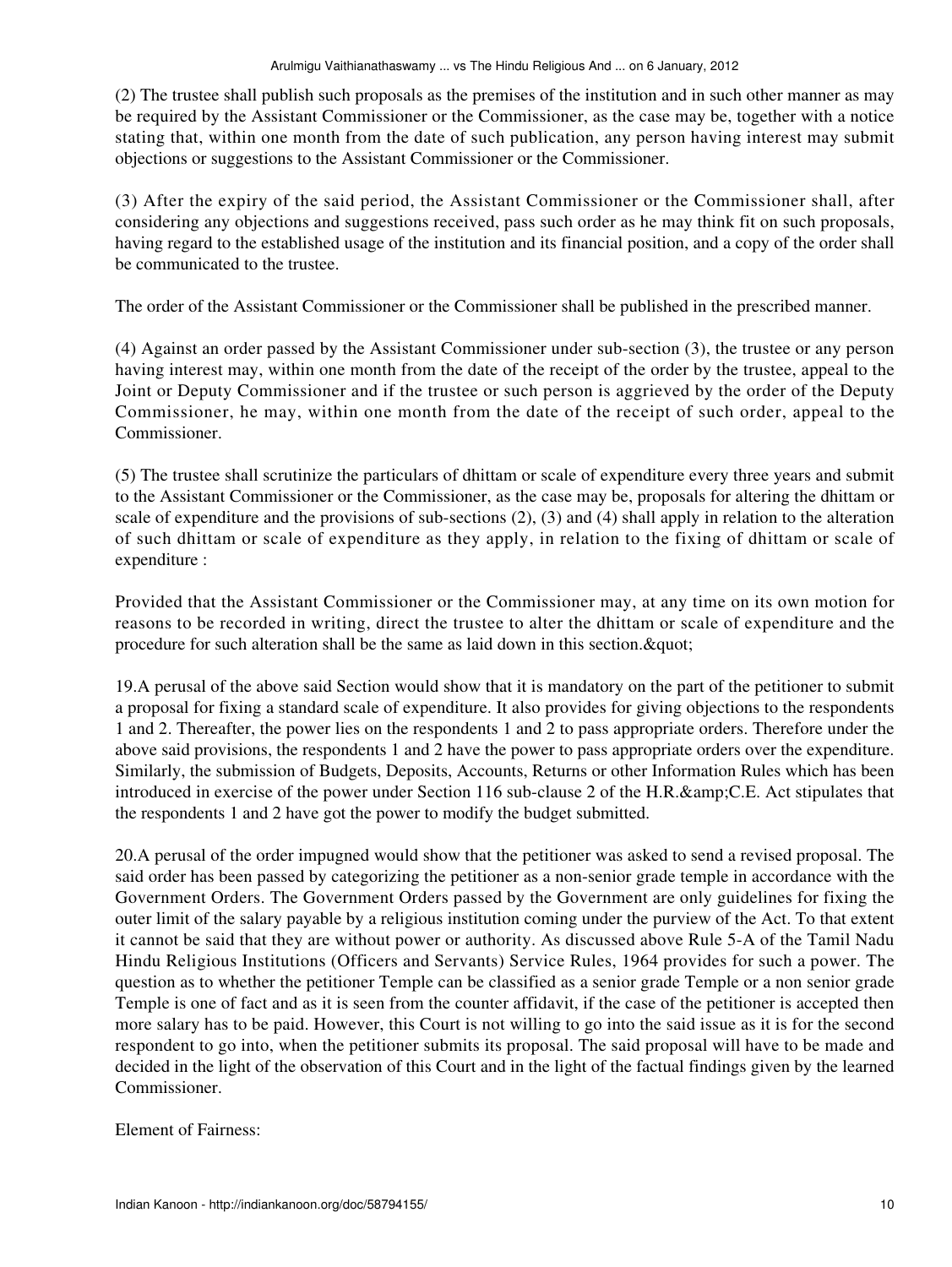21.The final question to be considered in this Writ Petition is as to whether the action of the petitioner is just and fair. While exercising the power under Section 226 of the Constitution of India, this Court is concerned with the element of fairness. Admittedly, the records produced by the learned counsel for the third respondent would show that what has been given to the employees is nothing but a pittance. The petitioner itself in the supplemental affidavit filed as stated as follows: "5.His Holiness the Adheena Kartha is willing for this Honourable Court appointing a retired Judge of the Honourable Supreme Court or this Honourable Court to conduct enquiry, to ascertain the income and expenditure and to fix proper and reasonable scale of pay for the Archakars and the employees after taking into consideration the probable income of the Archakars by way of  $&$ quot;Thattu Kasu", Kattalai, Archanai, Abishakam, etc. The petitioner will co-operate with the Honourable Judge who may be appointed by this Honourable Court for amicably resolving the issue relating to scale of pay. After getting the report of the Honourable Judge so appointed, this Honourable Court may be pleased to pass suitable orders which will be binding on all the parties to the above Writ Petition. & quot;

22.Therefore, this Court has got no difficulty in holding that there is no element of fairness in the action of the petitioner in paying a meager sum of few thousands of rupees and in some cases less than Rs.1,000/- over the years. When the employees of the petitioner are placing the grievance of the public to the God almighty they should not suffer in the performance of their duty. Their grievance should be addressed in their own interest and also in the interest of the petitioner as well. Considering the element of fairness which has been held by the Honourable Apex Court in ASHA SHARMA vs. CHANDIGARH ADMINISTRATION AND OTHERS  $[(2011) 10 \text{ SCC } 86]$  as follows:  $\&$ quot;14.Action by the State, whether administrative or executive, has to be fair and in consonance with the statutory provisions and rules. Even if no rules are in force to govern executive action still such action, especially if it could potentially affect the rights of the parties, should be just, fair and transparent. Arbitrariness in State action, even where the rules vest discretion in an authority, has to be impermissible. The exercise of discretion, in line with principles of fairness and good governance, is an implied obligation upon the authorities, when vested with the powers to pass orders of determinative nature. The standard of fairness is also dependant upon certainty in State action, that is, the class of persons, subject to regulation by the Allotment Rules, must be able to reasonably anticipate the order for the action that the State is likely to take in a given situation. Arbitrariness and discrimination have inbuilt elements of uncertainty as the decisions of the State would then differ from person to person and from situation to situation, even if the determinative factors of the situations in question were identical. This uncertainty must be avoided. & quot;

23.In the result, the Writ Petition is disposed of, with the following directions:

(i)The petitioner is directed to submit its proposal to the respondent No.2 by fixing the salary of the employees. While doing so, it is open to the petitioner to contend that it is a senior grade Temple, with relevant materials. The petitioner can also place the materials by relying upon the report of the learned Commissioner apart from giving its objections to it.

(ii)The percentage ratio fixed for different grades of Temples in various Government Orders by the Government is hereby upheld in the light of the discussions made above. However, it is made clear that any salary to be fixed for the employees cannot go beyond the percentage ratio and should be in accordance with Rule 5-A of the Tamil Nadu Hindu Religious Institutions (Officers and Servants) Service Rules, 1964.

(iii)In so far as the contentions raised by the petitioner before the learned Commissioner to the effect that the gold received is a capital receipt and therefore, the same cannot be included in the income, the same is rejected as this Court does not find any difference between the contribution made by the general public in cash or kind. However, the receipt of the gold and its conversion should be treated as income of the petitioner corresponding to the fasli year alone.

(iv)The contention of the petitioner before the learned Commissioner that the income will have to be arrived at only after deducting the expenditure cannot be accepted except to the extent of the positive finding given by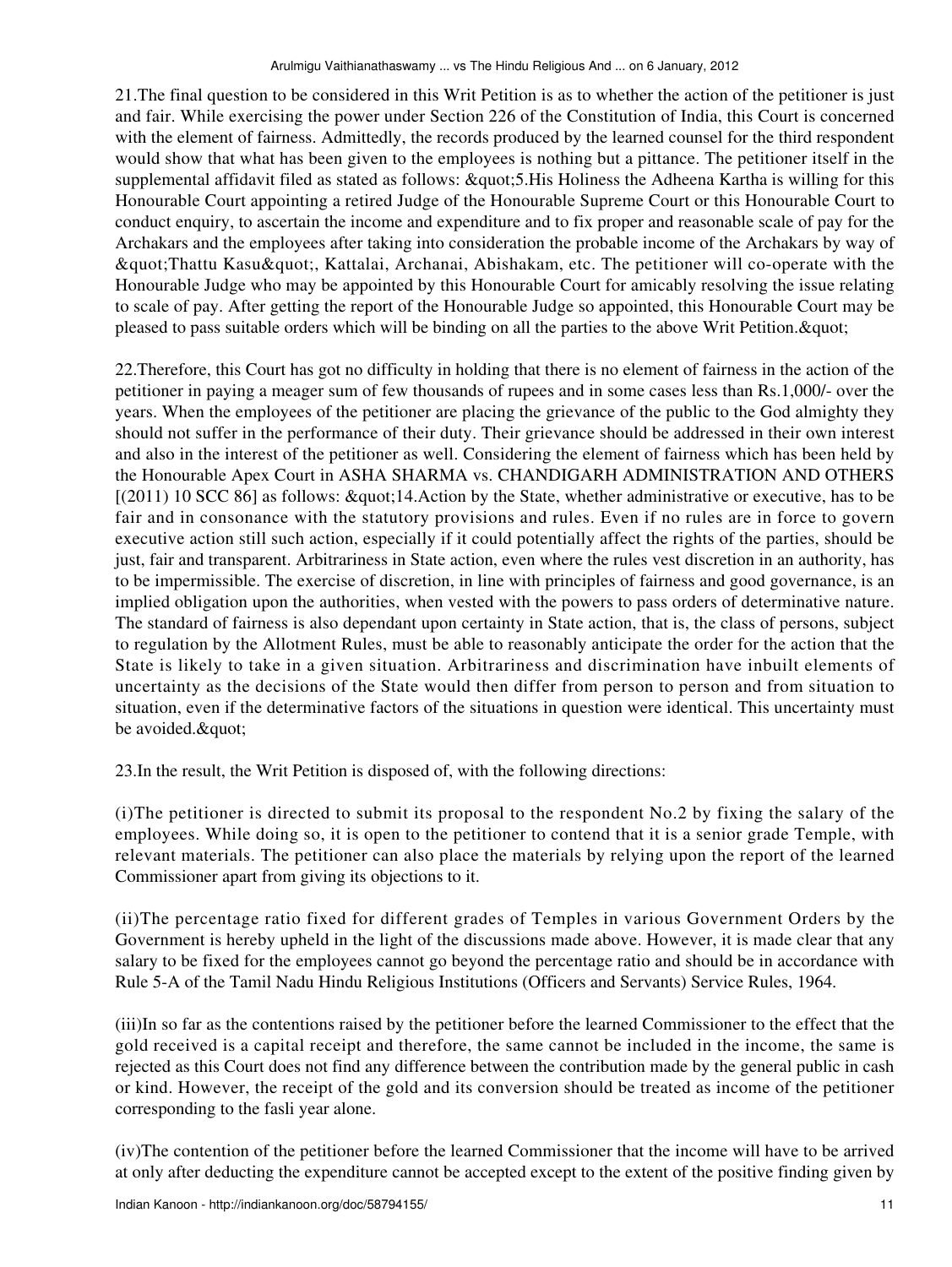the learned Commissioner in his report. It is trite law that income is different from expenditure. Hence, it is not open to the petitioner to contend that it is entitled to spend all the income and whatever that is left alone should be treated as income for the purpose of fixing the salary.

(v)While considering the proposal to be submitted by the petitioner, the second respondent is directed to consider the entire materials including the objections raised before the learned Commissioner. The second respondent will have to consider the nature of grade that would be applicable in the case of the petitioner by taking note of the relevant materials.

(vi)The petitioner shall submit the proposal, within a period of four (4) weeks from the date of receipt of a copy of this order.

(vii)The second respondent while considering the proposal to be submitted by the petitioner will have to decide the same in accordance with law, the directions issued by this Court and by taking into consideration of the report of the learned Commissioner. The second respondent will have to fix the salary on the facts available.

(viii)The second respondent is directed to pass appropriate orders, within a period of eight (8) weeks from the date of receipt of the proposal from the petitioner. In the event of making any alterations, omissions or additions in the proposals to be submitted by the petitioner, the respondent No.2 has to issue a notice to the petitioner before doing so. Till the entire exercise is over, the interim arrangement entered into in pursuant to the orders of this Court will have to be continued by the petitioner.

Since the arguments have been made and heard in full, the additional grounds raised by the petitioner in M.P.No.7 of 2011 is ordered. No costs. Consequently, connected miscellaneous petitions are closed.

sri

To

1.The Commissioner

Hindu Religious and Charitable

Endowments Department

Chennai 600 034.

2.The Joint Commissioner

Hindu Religious and Charitable

Endowments Department

Mayiladuthurai.

3.The President

Sri Vaithianathaswamy Thirukkoil

Archakarkal Welfare Association